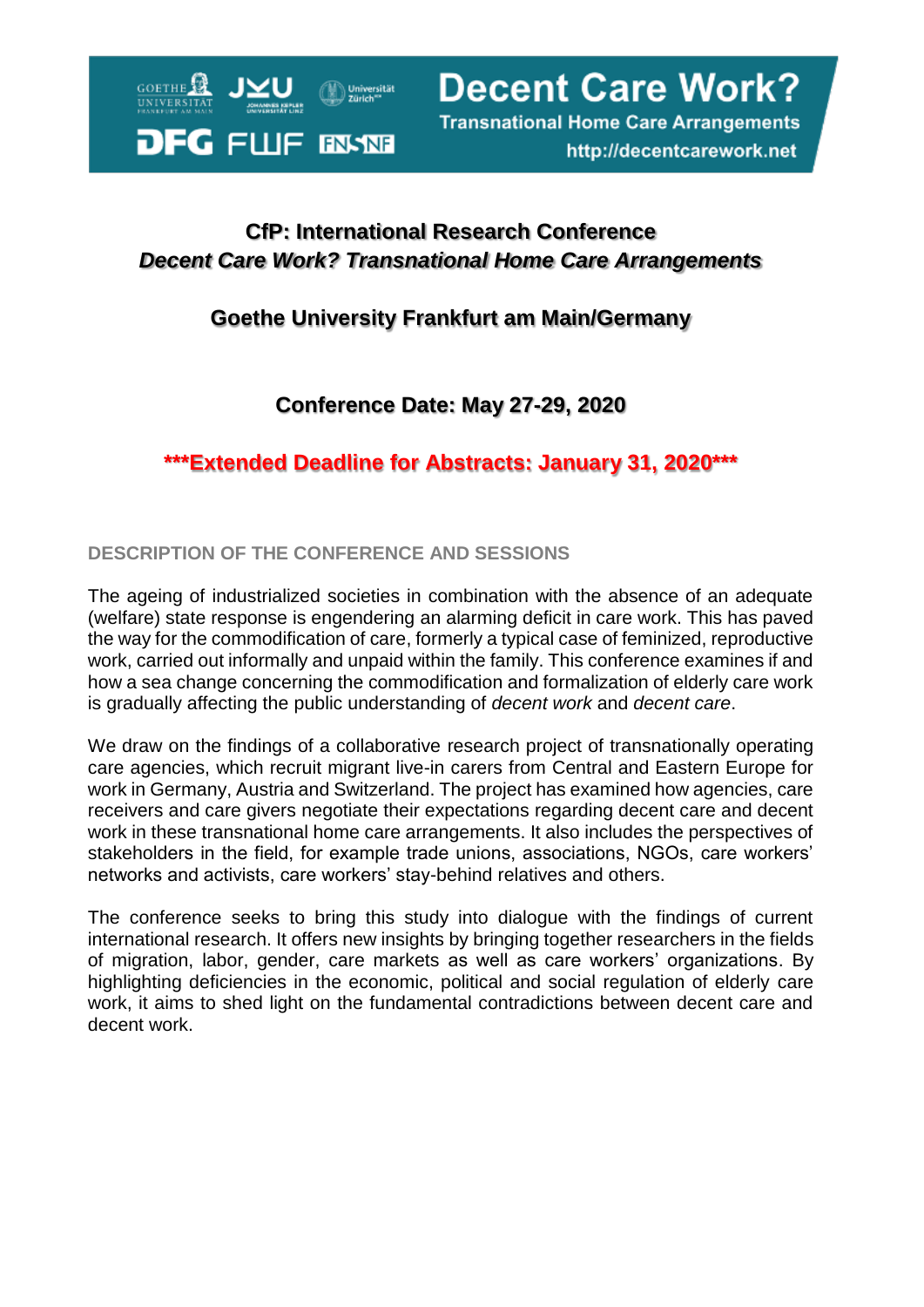

Four key areas will be addressed during the conference:

- (1) **Transnational Commodification, Marketization and Corporatization of Livein Care**
	- What similarities and differences in the patterns of transnationally provided elderly care work can be observed in Europe and globally?
	- What processes of commodification, marketization and corporatization can be identified?
	- Who are the main actors in this field and how do they influence the organization of live-in care, the respective policies/politics and the working conditions of care givers?
- (2) **Expectations, Contradictions and Social Inequalities in Transnational Home Care Arrangements**
	- Which contradictions and conflicts arise among the actors involved in providing, receiving and brokering elderly care work?
	- In what ways are transnational care arrangements structured by social inequalities?
	- How are live-in care arrangements integrated in other care and nursing services (care mix) and affected by them?

### (3) **Agency and (Self-) Organizing of Live-in Care Workers**

- What kinds of aspirations and agency do elderly care workers and their families have? How can agency in the live-in arrangement be conceptualized?
- Which forms of mobilization and organization of live-in care workers can be observed?
- What role do representatives of care workers, NGOs, trade unions etc. play and what challenges do these actors identify?

### (4) **Regularization of Transnational Care Work**

- What are the weaknesses and loopholes of legal and political frameworks regarding transnational care work?
- What are the consequences both for the involved actors and inequality in society at large?
- How is legislation challenged by national as well as supranational and international regulations?

This set of questions requires an interdisciplinary analysis. Therefore, the conference aims at bringing together researchers from a variety of disciplines including anthropology, gerontology, sociology, history, geography, socio-legal studies, gender and migration studies, labor and social/public policy studies.